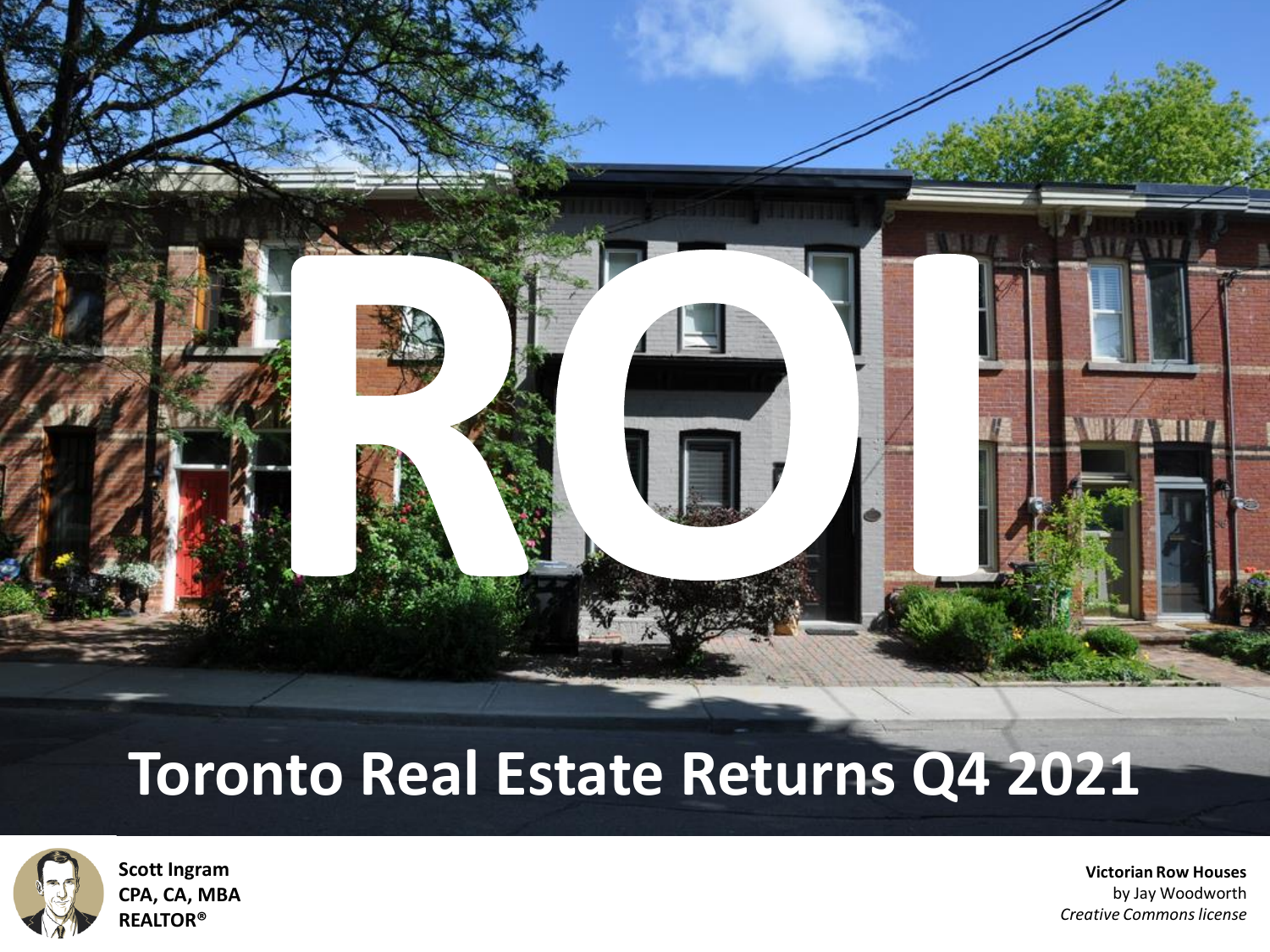

## **Toronto Real Estate Returns Report** Q4 2021

### **About this report**

It's 20 years of Toronto **real estate** growth vs. select **stock market indexes**. I don't claim it's a perfect comparison, or that a house is the ultimate investment vehicle (they sure aren't liquid) – it's just to give a nice **rough idea**, out of **curiosity**.

#### **To note:**

- Real estate "returns" exclude land transfer taxes, sales commissions, etc. (which are significant)
- Stock market "returns" do not account for commissions, fees, taxes or re-investing of dividends
	- 2018 S&P 500 had -6.24% return but -4.42% with dividends re-invested (30-year avg 2.38%)  $^1$
- When I say "Toronto" I mean strictly the 416 not the whole GTA or CMA or TRREB region
- Multi-year returns show the compound annual growth rate (CAGR) the rate that if applied each year would get you from the starting to ending numbers. Crudely, an "average" annual gain.
- The classic line applies: "past performance does not guarantee future results"

#### **Sources:**

- Real estate numbers from *Toronto Regional Real Estate Board* (TRREB) "Historic Housing Stats," using average prices from all Q4 transactions (Oct-Dec). The "All Real Estate" figure is essentially a portfolio of all houses and condos from Etobicoke to Scarborough that were bought and sold through TRREB's MLS® System during the quarter. The stock indexes are a portfolio of major stocks.
- TSX/S&P (\$CAD) and S&P 500 (converted to \$CAD) from *Yahoo Finance* using Dec 31 closing
- MSCI World Index from *MSCI website* in \$CAD dollars using Dec 31 closing figures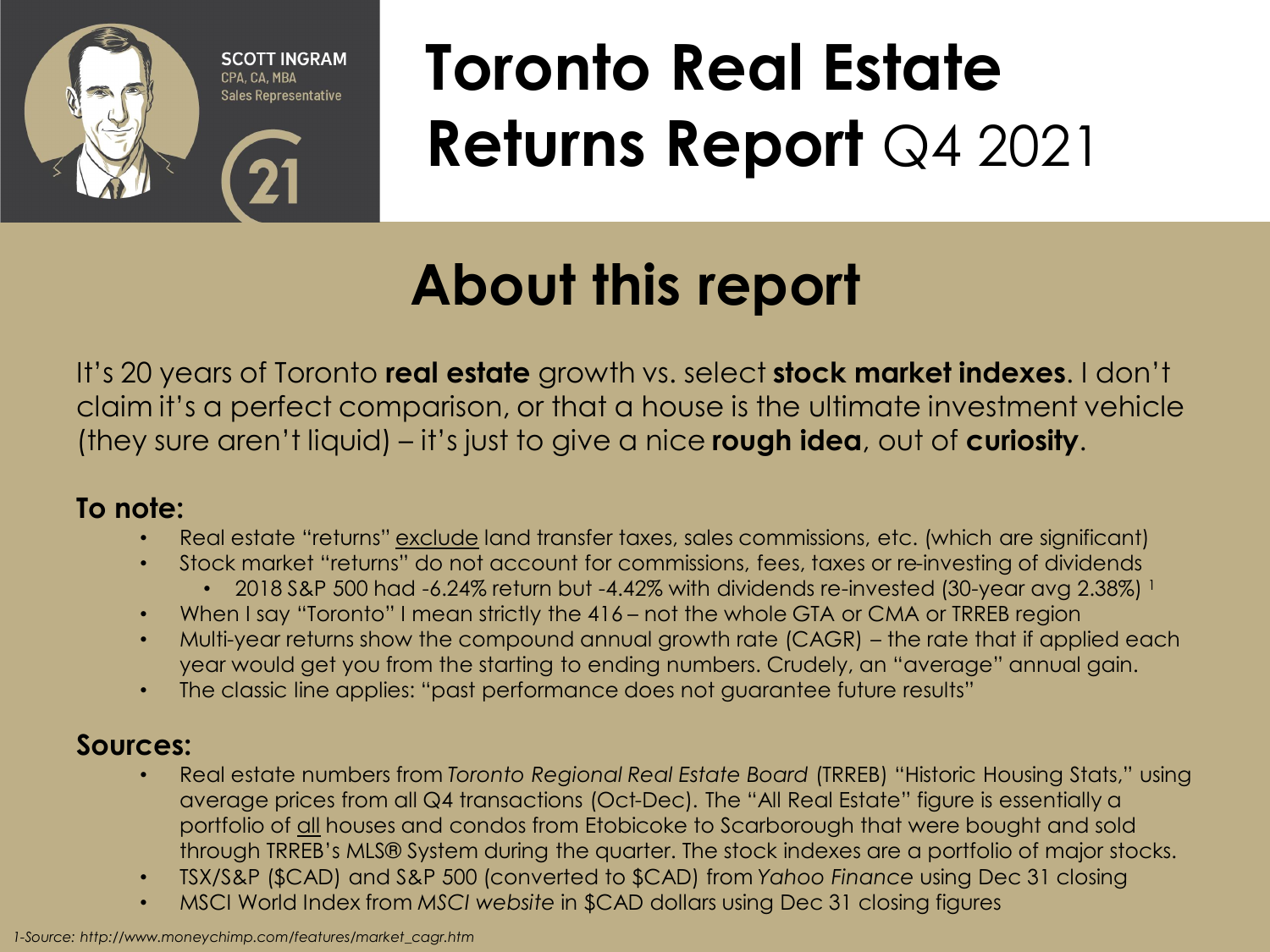

## **Toronto RE vs. Markets Recent Returns** Q4 2021

With the pandemic, interest rates were lowered and cheap money led to asset inflation, to the benefit of stock market investors and property owners. Toronto RE lags in these short-term views.

|                                   | <b>TEREST TELEVISION</b>                                                         | $2$ YR.                 | $3$ YR. | 4 YR. |
|-----------------------------------|----------------------------------------------------------------------------------|-------------------------|---------|-------|
|                                   | 11.9% <sup>4th</sup> 9.3% <sup>4th</sup> 9.2% <sup>4th</sup> 8.2% <sup>3rd</sup> |                         |         |       |
|                                   | TSX 21.7% 11.5% 14.0% 7.0%                                                       |                         |         |       |
|                                   | S&P 500 26.9% 21.5% 23.9% 15.5%                                                  |                         |         |       |
| <b>MSCI</b><br><b>World Index</b> |                                                                                  | 20.8% 17.3% 18.6% 13.5% |         |       |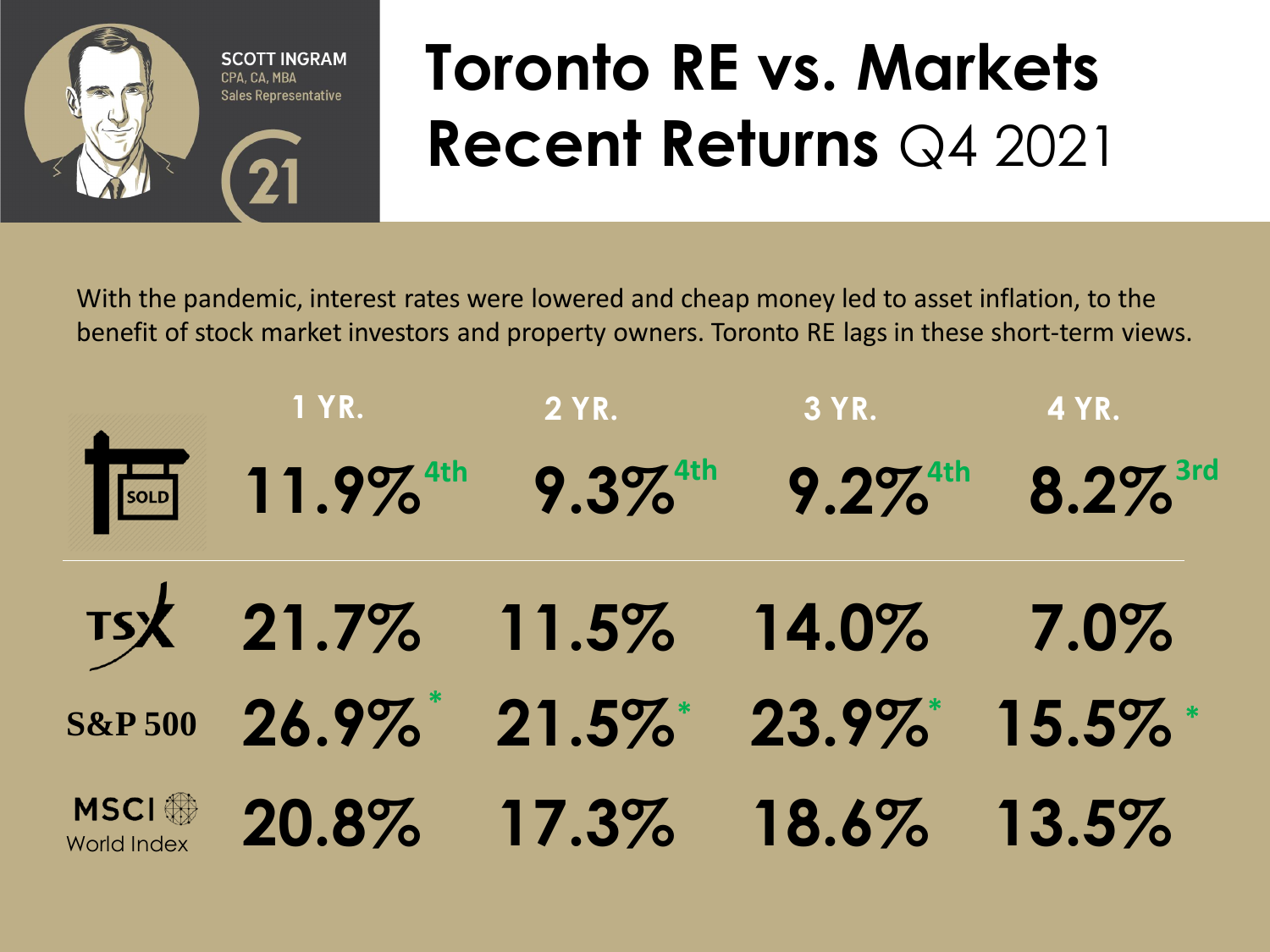

## **Toronto RE vs. Markets Long Term Returns** Q4 2021

Toronto RE outperformed the TSX in all views longer than 3 years. In a change from prior reports, the S&P 500 outperforms Toronto RE in all views now, and MSCI outperforms in 1-19 year views. However Toronto detached outperforms the stock indexes in several views 15 years or longer.

|                                   | <b>5 YR.</b>          | <b>10 YR.</b>                                                                               | <b>15 YR.</b> | <b>20 YR.</b> |
|-----------------------------------|-----------------------|---------------------------------------------------------------------------------------------|---------------|---------------|
| SOLD                              |                       | $7.3\%$ <sup>3rd</sup> $7.9\%$ <sup>3rd</sup> $7.4\%$ <sup>3rd</sup> $7.1\%$ <sup>2nd</sup> |               |               |
|                                   | $TSX = 6.8\% = 5.9\%$ |                                                                                             | 3.4%          | 5.2%          |
| <b>S&amp;P 500</b>                | 16.3% 14.3%           |                                                                                             | $8.4\%$       | 7.4%          |
| <b>MSCI</b><br><b>World Index</b> | 13.7% 15.2%           |                                                                                             | 8.0%          | 6.8%          |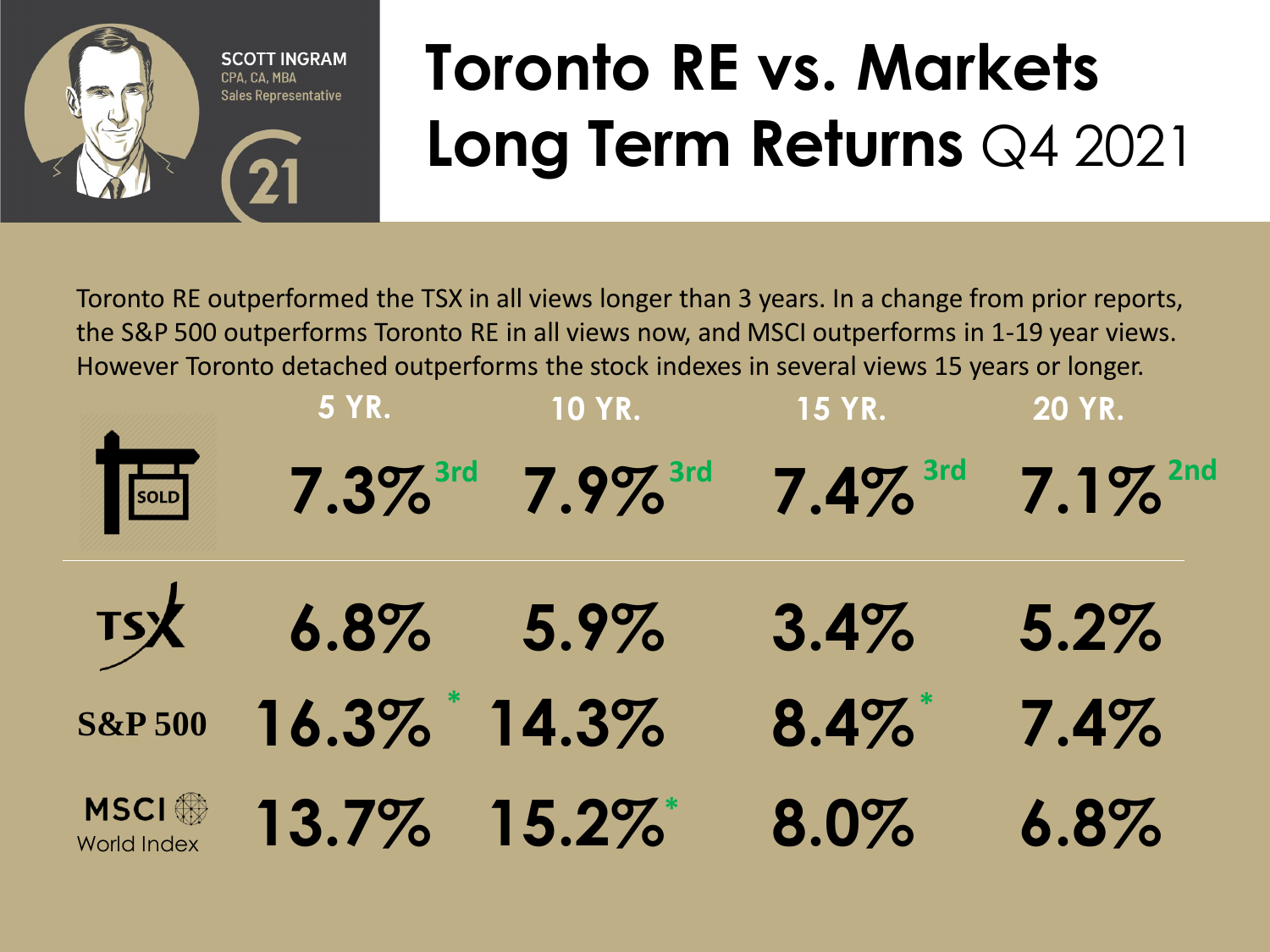

## **Toronto Real Estate Recent Returns** Q4 2021

Condo apts had strong price growth in 2021 but 2020 prices did poorly due to the pandemic's affect on the rental market, and in turn, condo investors, many of which liquidated some units.



The above two segments accounted for 80% of Toronto transactions in 2021 (rounding).

*\* "All types" adds in attached freeholds (semis and rowhouses), condo townhouses, and "other"*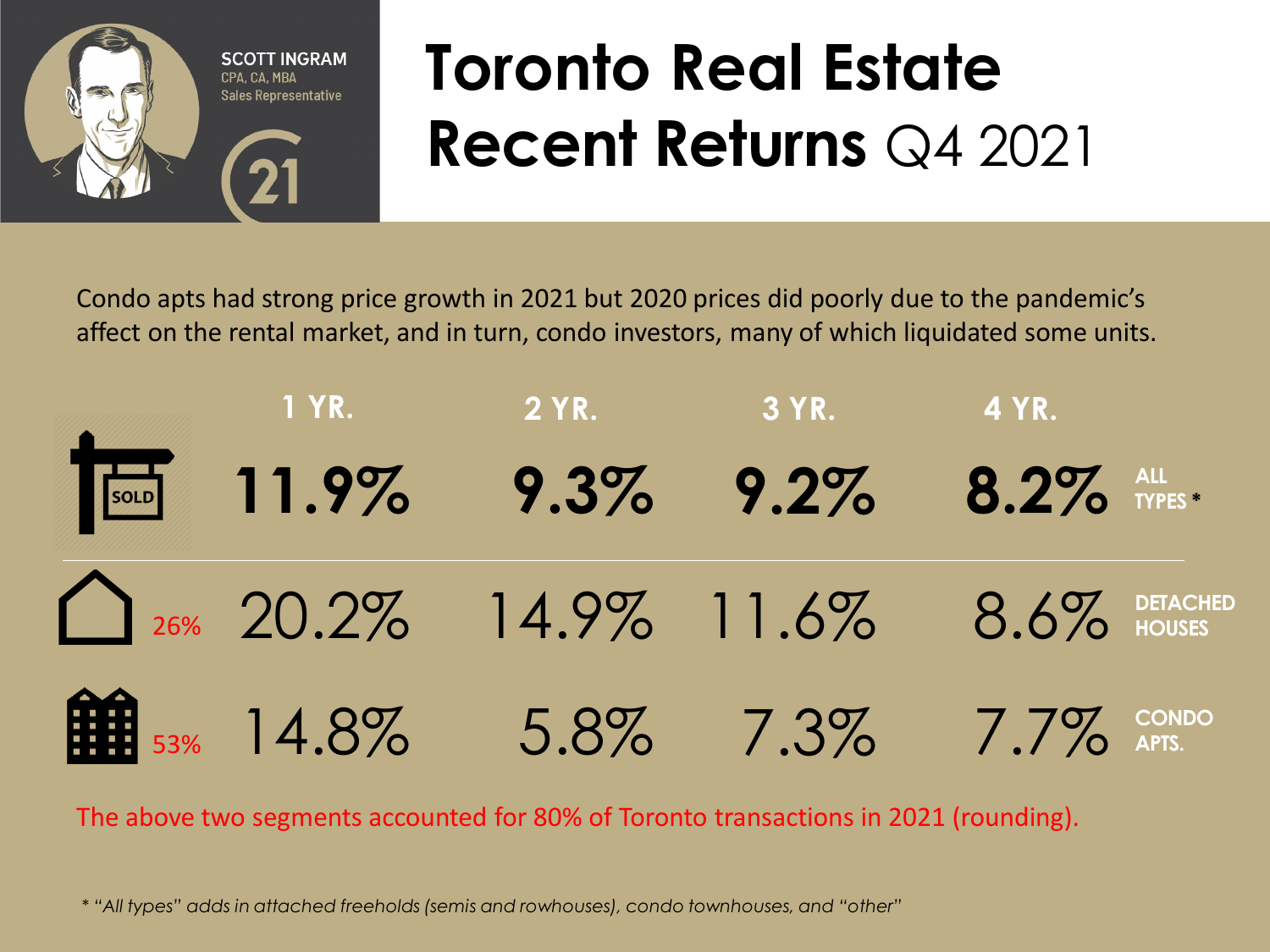

# **Toronto Real Estate Long Term Returns** Q4 2021

Detached housing has outperformed condo apts from 1 year to 25 years except for the 5-7 years views. The "All types" growth is brought down by a changing mix as > 200K condos units have been added to the GTA housing supply in the past 20-ish years. Condo apts (least expensive type) were 35% of transactions in 2001 but were 53% in 2021. Detached houses (most expensive) have fallen from 40% to 26% in that time.

| <b>5 YR.</b> | <b>10 YR.</b>                            | $15$ YR. | <b>20 YR.</b> |  |
|--------------|------------------------------------------|----------|---------------|--|
|              | 7.3% 7.9% 7.4% 7.1% $\frac{1}{100}$ 7.1% |          |               |  |
|              | 6.2% 9.1% 8.4% 8.2% DETACHED             |          |               |  |
|              | <b>EXERCISE 1.4%</b> 7.4% 6.8% CONDO     |          |               |  |

*\* "All types" adds in attached freeholds (semis and rowhouses), condo townhouses, and "other"*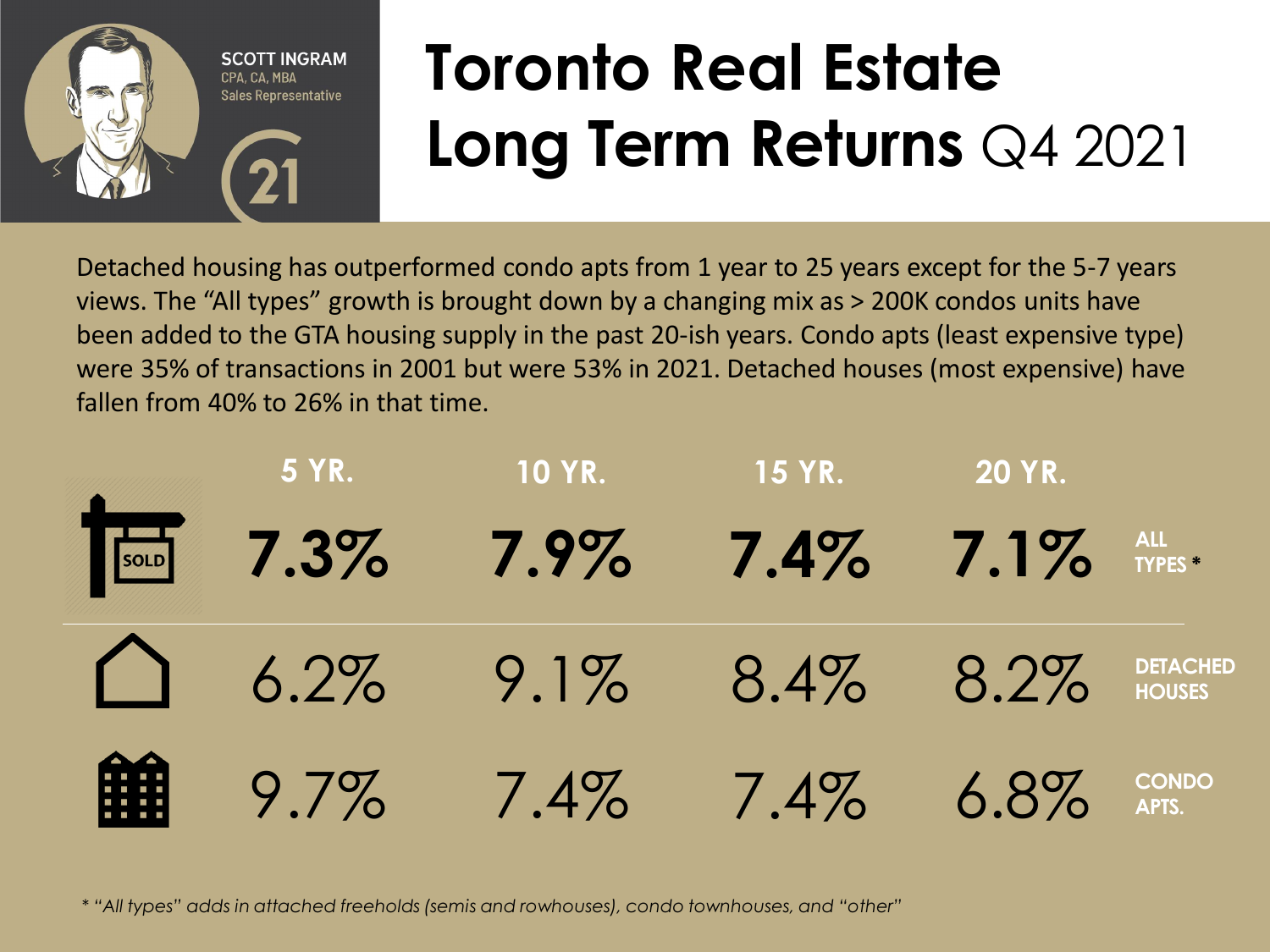

### **Toronto Real Estate Dollar Increases** Q4 2021



all three of these categories

negative for two years after large 2016 increases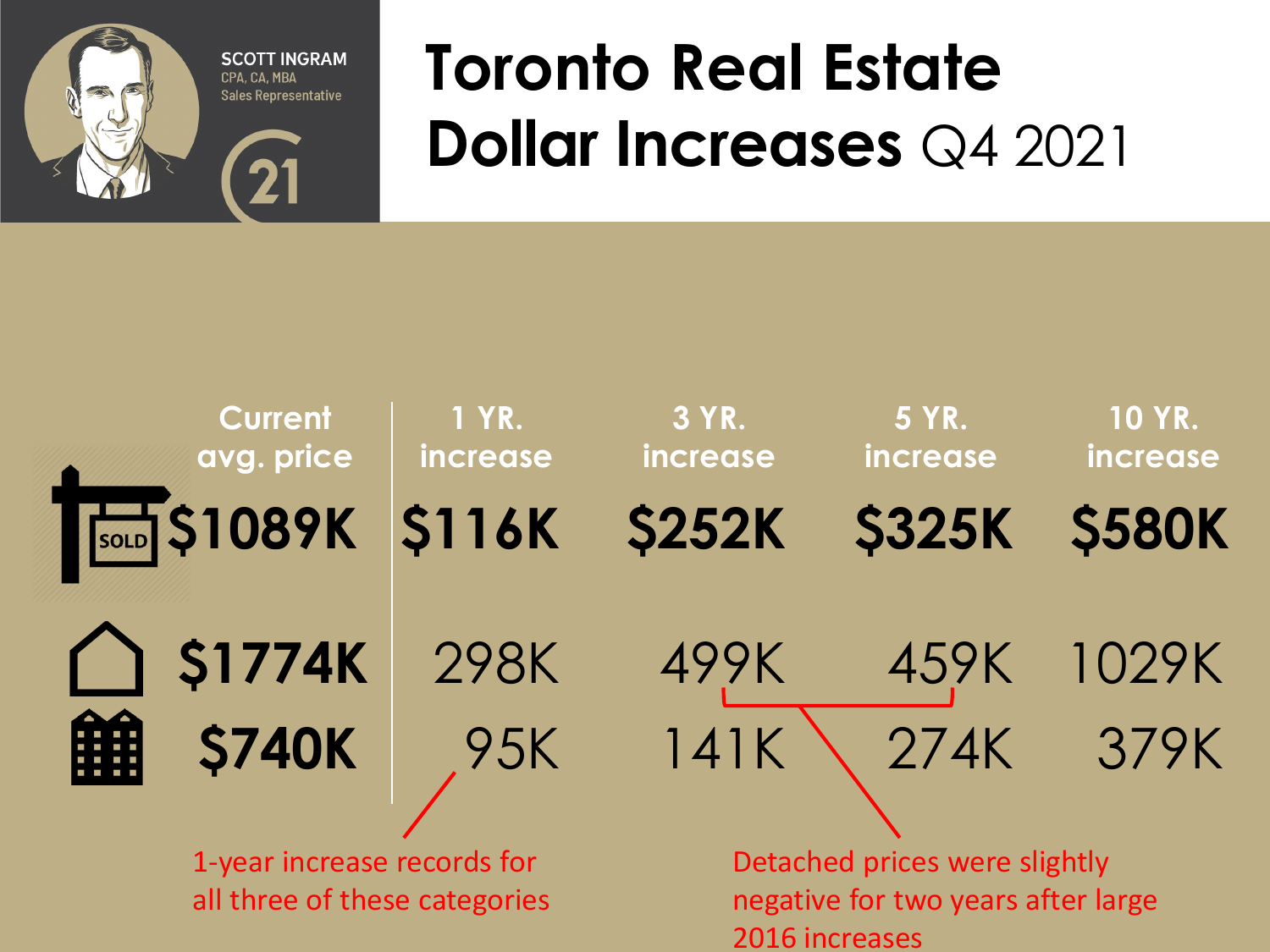

### **1-Year Returns: 20 Year History** Q4 2021

#### **1-Year Returns (Q4 vs. prior Q4)**



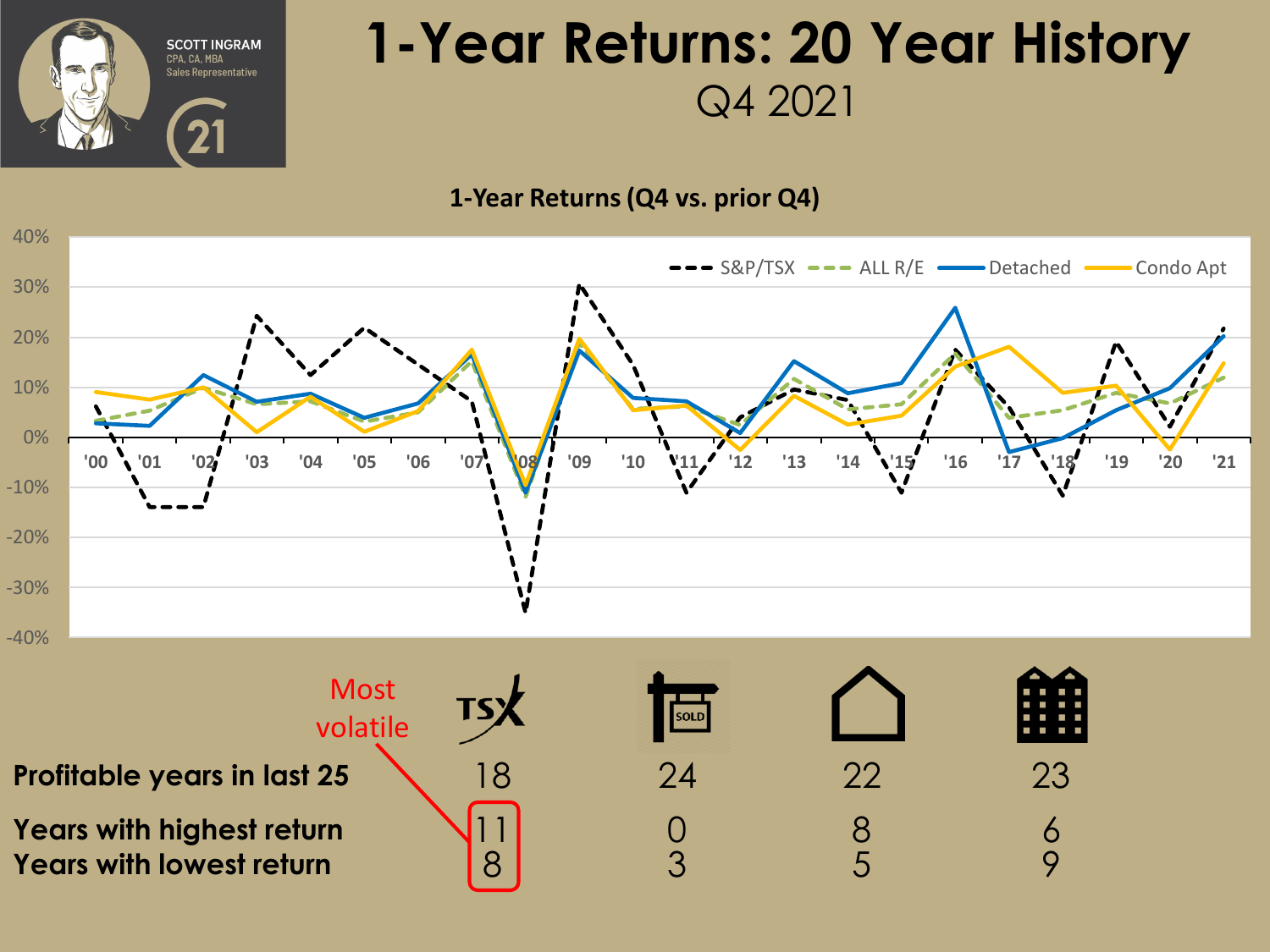

### **5-Year Average Returns** Q4 2021

#### **Rolling 5-Year Average Returns ending at Q4**

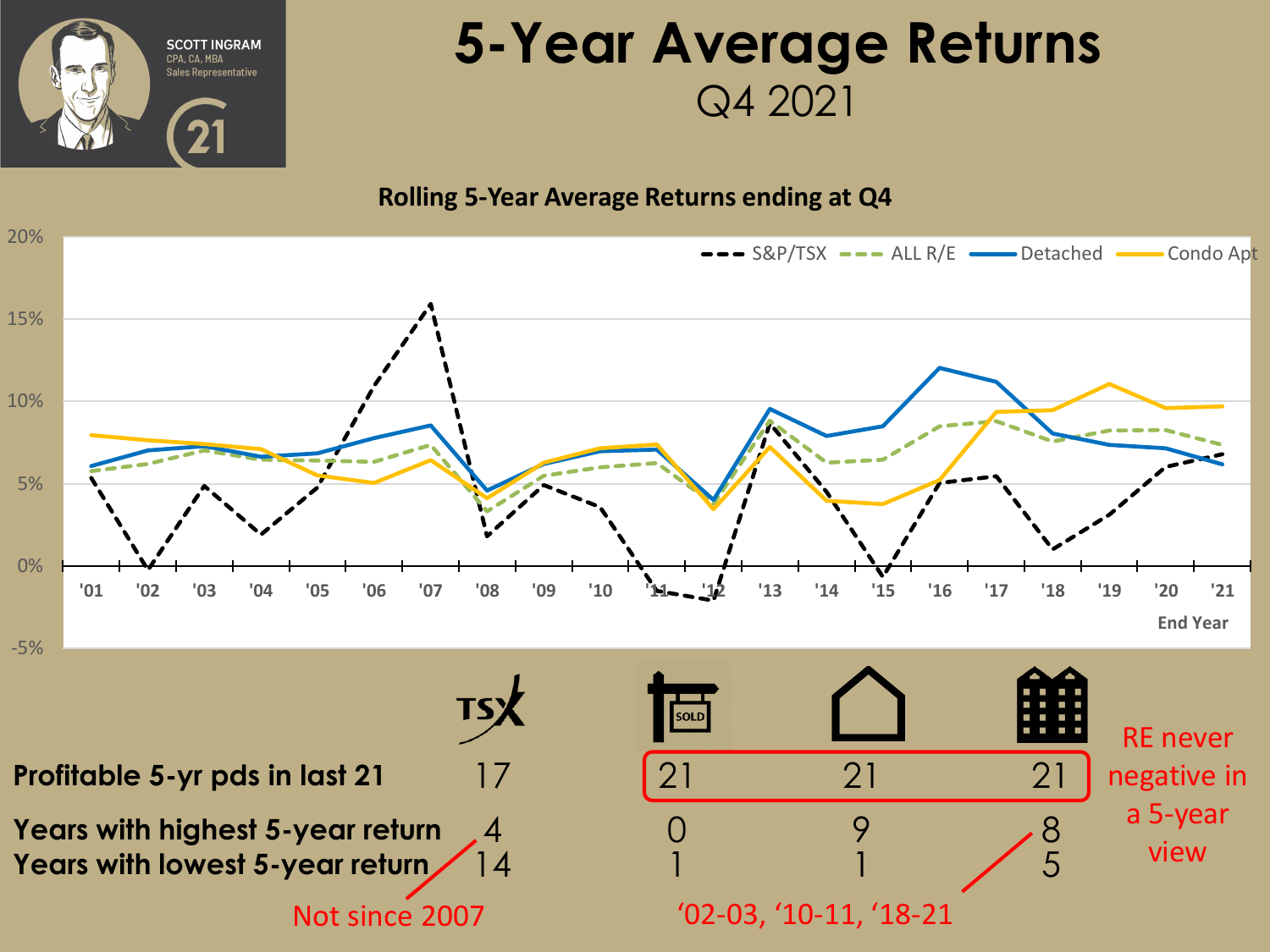

### **10-Year Average Returns** Q4 2021

#### **Rolling 10-Year Returns ending at Q4**

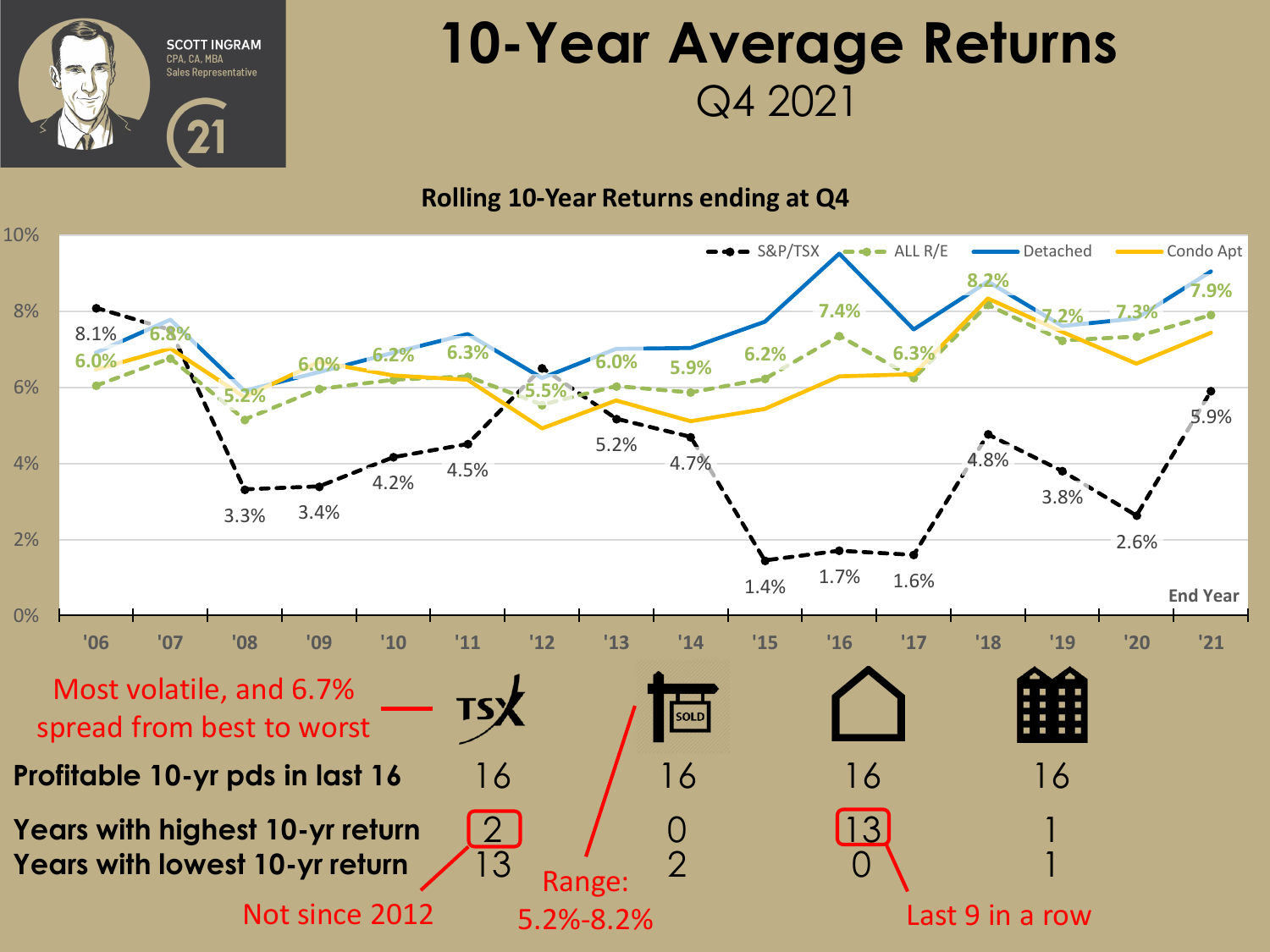

### **Average Annual Return Timeline** Viewed from Q4 2021

**Compound Annual Growth Rate, 1-25 years**



The composite Toronto real estate number ("All R/E") has better returns than the TSX in all time horizons beyond the 3-year view